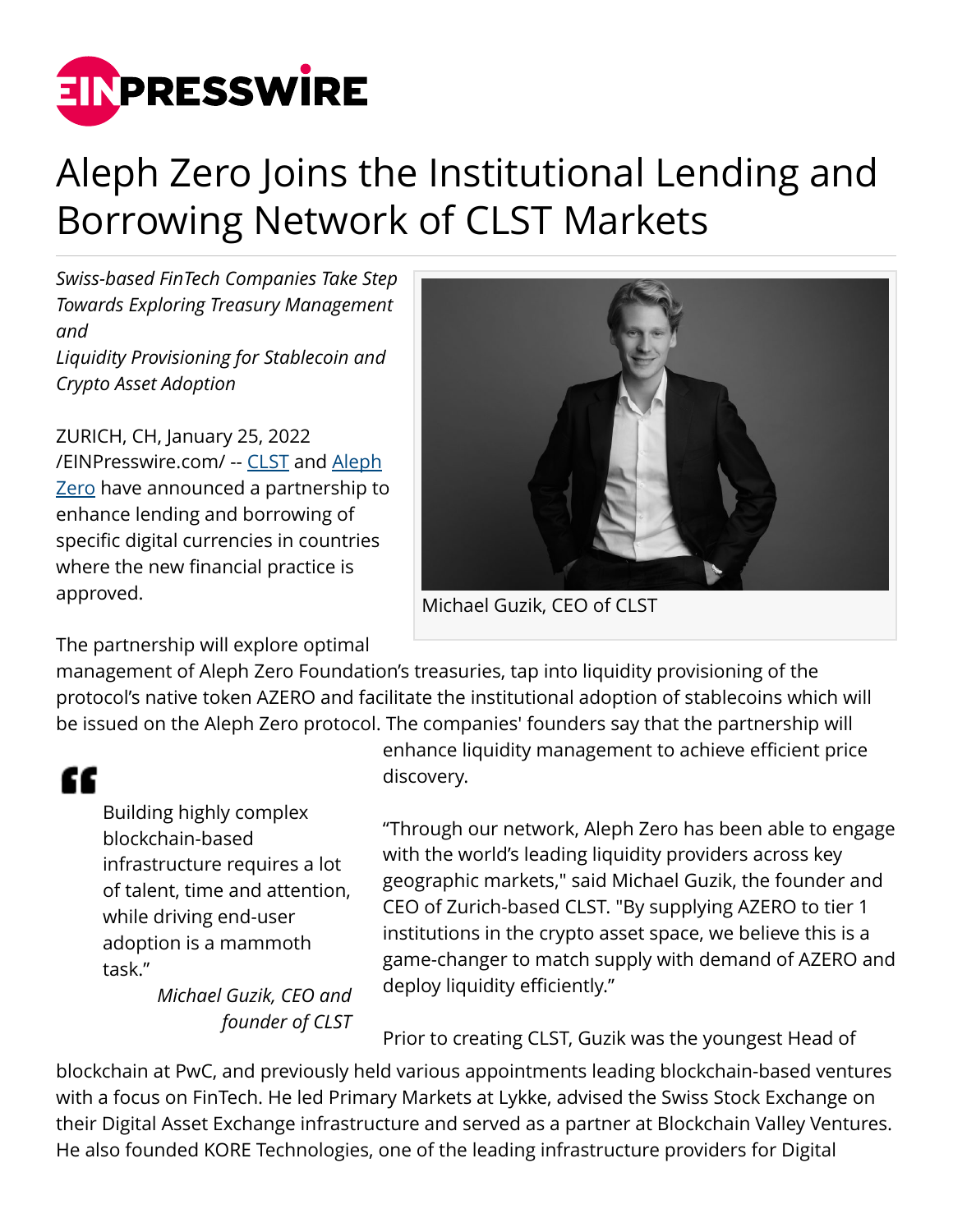Assets. "New Money Markets are key to institutional adoption," he says.

"Building highly complex blockchain-based infrastructure requires a lot of talent, time and attention, while driving end-user adoption is a mammoth task," Guzik declares. "Liquidity and institutional adoption on token level require completely different skill sets and networks. As an institutional lending and borrowing venue, we naturally work with the largest players to bring together all the partners necessary for token issuers to succeed."



Antoni Zolciak, co-founder, Aleph Zero

Among trading and payments, institutional capital markets are the fundamental building block for the mass adoption of stablecoins and crypto assets. A

particular field is short-term debt markets, commonly known as institutional lending and borrowing with short-term durations.

Through CLST Markets, issuers of such assets are able to tap into an institutional market and build liquidity among the world's biggest hedge funds, exchanges, proprietary trading firms, asset managers, crypto banks and foundations. "CLST aims to connect lenders and borrowers directly by creating an automatic bilateral price negotiation and settlement layer for institutional users," said Antoni Zolciak, co-founder of Aleph Zero.

Zolciak, who combines the roles of COO and CMG at Aleph Zero, is an experienced technology marketer, having been involved in various public relations and marketing projects for ING, Samsung, Sony, Olympus and Nikon. He gained experience inside the Corporate Communications Department of ABB in Zurich while employed at Admind Agency, the largest Polish branding firm, and as VP of Marketing for In'saneLab. He also worked as an inbound marketer for Brand24 and Codewise, the second fastest growing company in Europe, according to The Financial Times.

"Unlocking liquidity is a crucial component of building a successful ecosystem—regardless of the short-term market sentiment," Zolciak added. "We're excited to form a relationship with CLST and have full confidence in their team's capabilities."

## About ALEPH ZERO

Aleph Zero Foundation is a non-profit foundation based in Zug, Switzerland, where it oversees the development of Aleph Zero blockchain. Its novel architecture is based on Aleph BFT, a Directed Acyclic Graph (DAG)-based consensus protocol that has been peer-reviewed for design